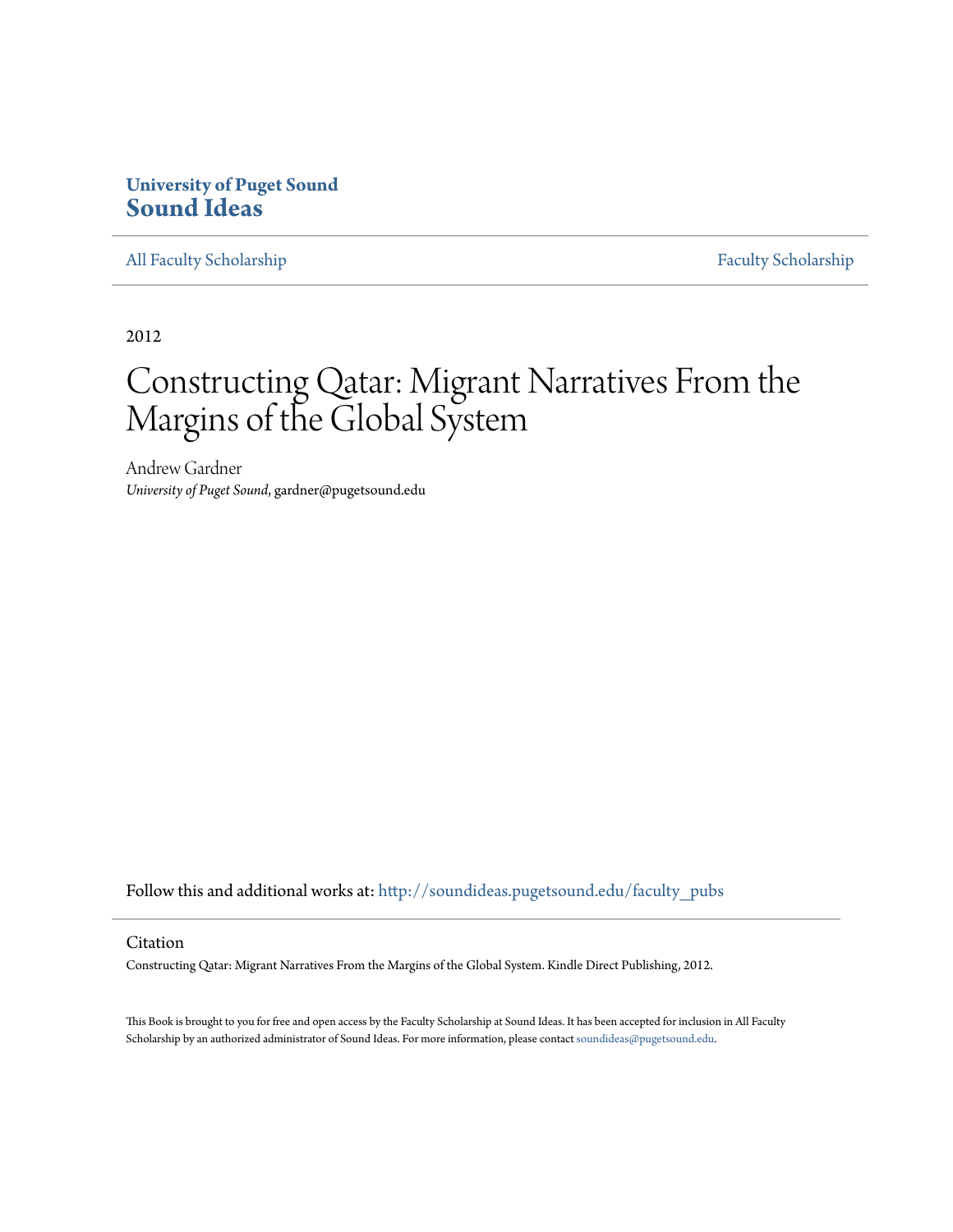# **Constructing Qatar:**

Migrant Narratives from the Margins of the Global System

Edited by Andrew Gardner and Autumn Watts Copyright 2012 by Andrew Gardner and Autumn Watts Smashwords Edition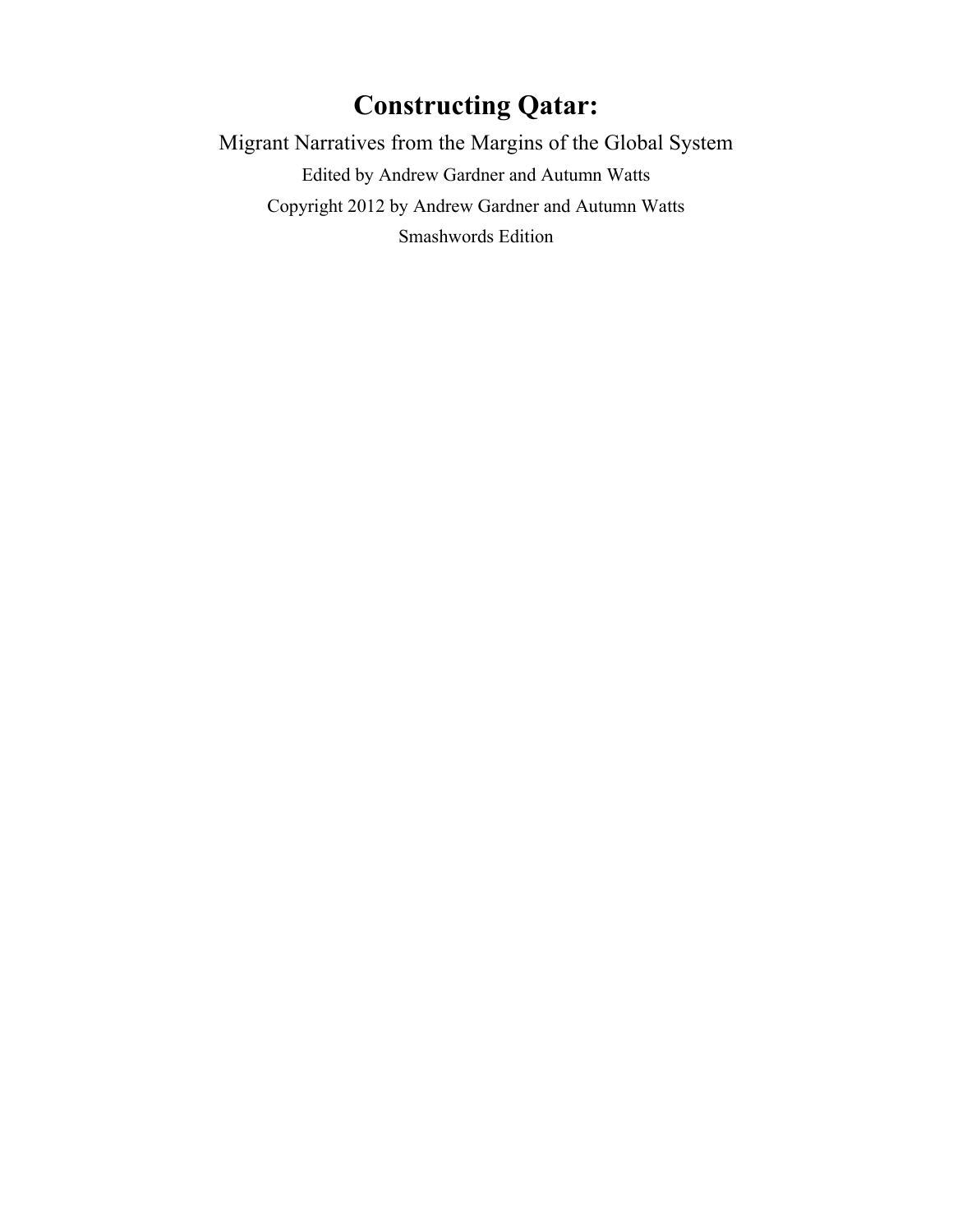### **Acknowledgements**

This publication was made possible by a grant from Qatar National Research Fund under its Undergraduate Research Experience Program. Its contents are solely the responsibility of the authors and do not necessarily represent the official views of Qatar National Research Fund.

The editors and student authors would first and foremost like to thank all the men and women who took time to share their experiences and stories with us. The editors would also like to thank Ian Miller, Ardea Smith, MacKenzie Fuentes, and the many other individuals who helped usher this manuscript into existence.

### **Smashwords License Statement**

This ebook is licensed for your personal enjoyment only. This ebook may not be re-sold or given away to other people. If you would like to share this book with another person, please purchase an additional copy for each recipient. If you're reading this book and did not purchase it, or it was not purchased for your use only, then please return to Smashwords.com and purchase your own copy. Thank you for respecting the hard work of this author.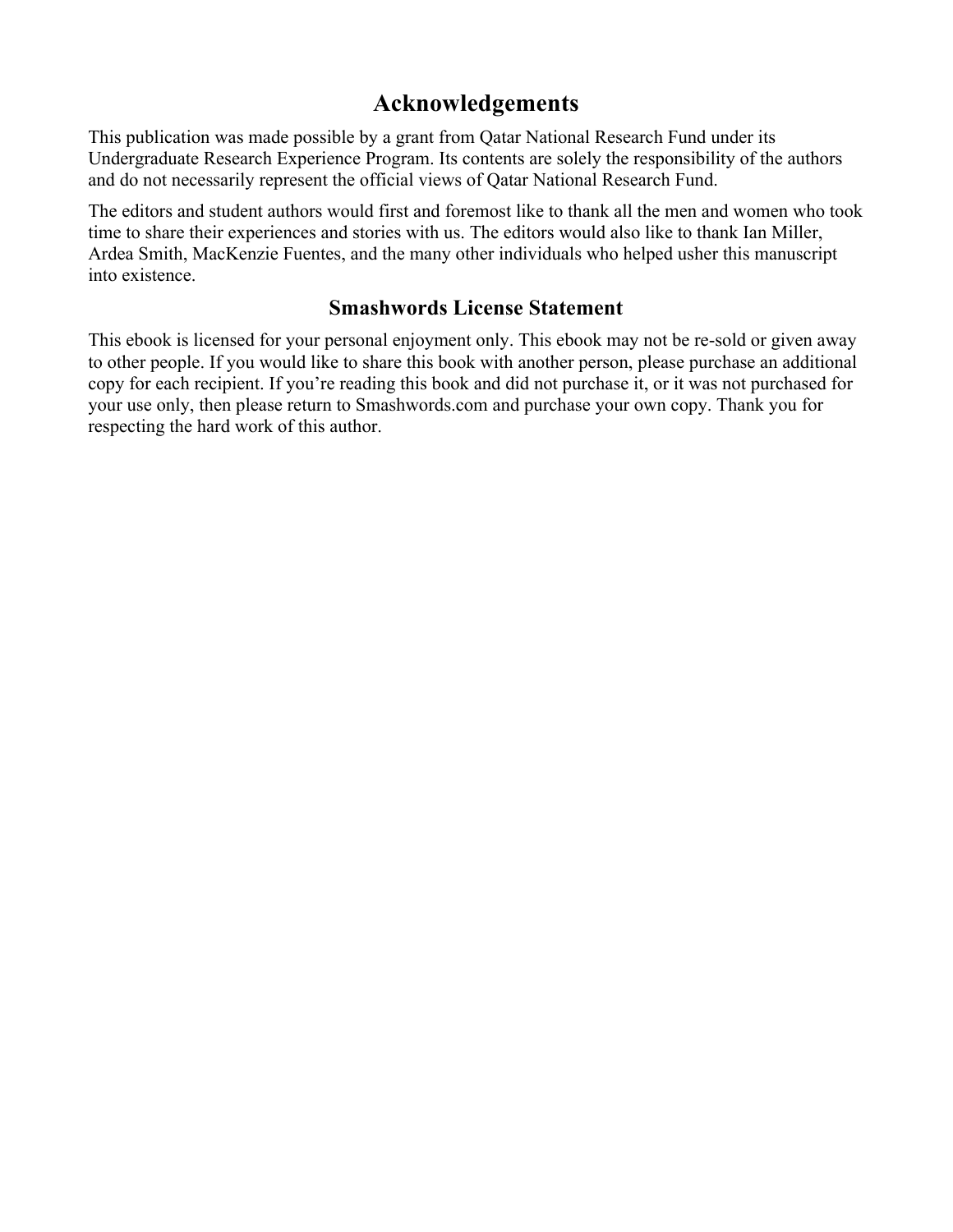# **Table of Contents**

Introduction Chapter One: The Business Plan Chapter Two: The Man Who Drives the Bus Chapter Three: Honor and Its Price Chapter Four: Yanee's Dream Chapter Five: Photo Essay: Migrant Places, Migrant Spaces Chapter Six: The Runaway Chapter Seven: The Sacrifice Chapter Eight: Rupa and Her Honor Chapter Nine: Adventures Chapter Ten: Deeds in the Dark Chapter Eleven: Family and Faith Chapter Twelve: Whatever He Wants Chapter Thirteen: Photo Essay: Migrant Portraits by Kristin Giordano Chapter Fourteen: Ananta From Nepal Chapter Fifteen: The Cab That Saved His Life Chapter Sixteen: The Filipina Heroine Chapter Seventeen: A Life in Flux Chapter Eighteen: A Face at a Station Chapter Nineteen: Punjabi Heroes Chapter Twenty: Life in the Sun Endnotes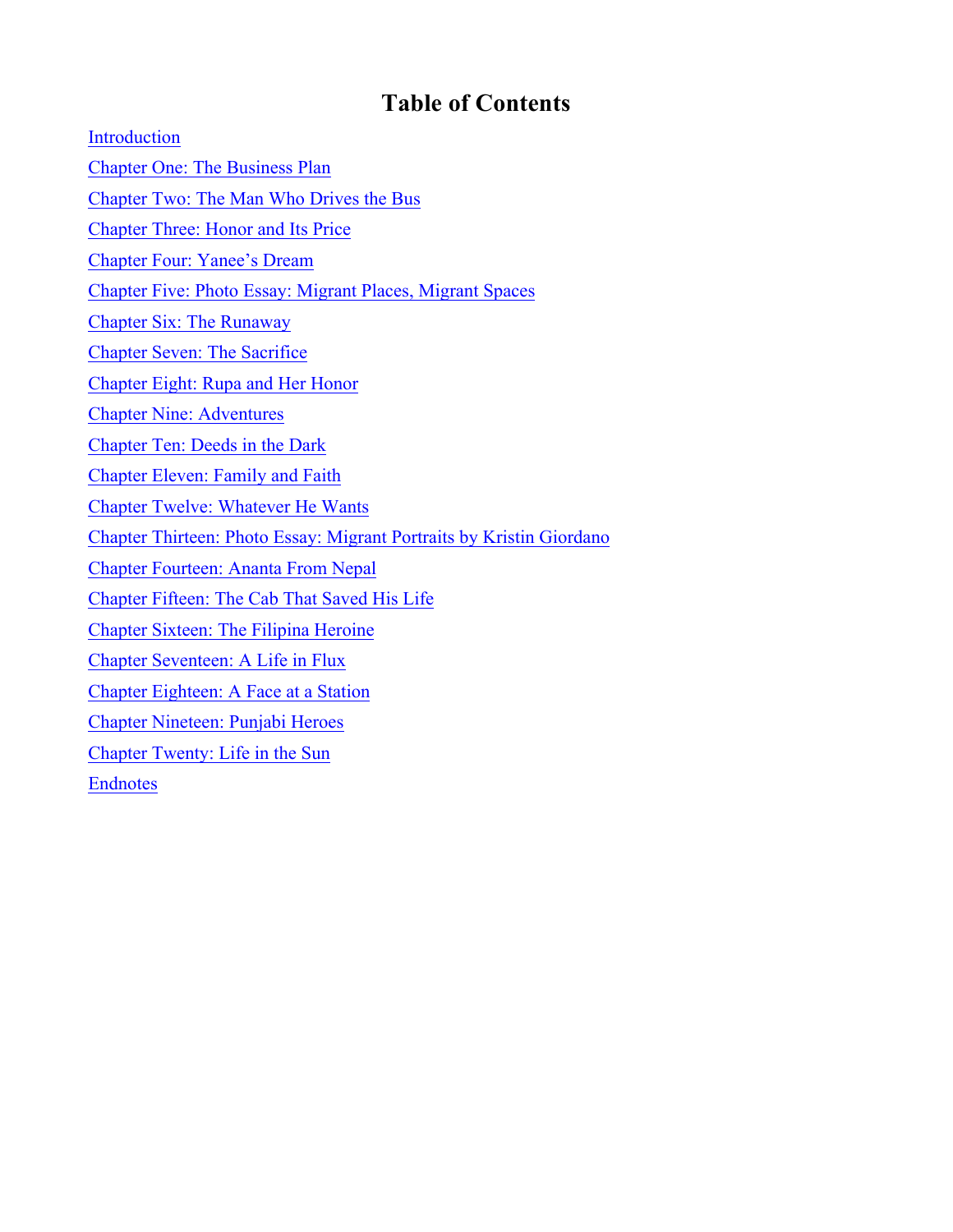# **Introduction: Labor Migration in the Gulf States**

## Authors: Andrew M. Gardner and Autumn Watts

Everywhere we look in the world, migration seems to be accompanied by extraordinary challenges and serious problems: in the United States, would-be migrants cling to makeshift rafts to make their Caribbean crossing or risk their lives in the hot and empty deserts of the American southwest. Migrants face equally potent risks as they stream into Europe from North Africa, central Asia, and other locations. Although Europe and North America are frequently discussed as destinations for transnational migrants, our understanding of transnational migration to the Arabian Peninsula remains undeveloped. Qatar is one of the six petroleum-rich states of the Arabian Peninsula. After North America and Western Europe, these six states comprise the third largest regional destination for transnational migration in our contemporary world. However, very little attention has been directed at the experiences of the men and women who travel from the sending countries in Asia, Africa, and elsewhere to the Gulf States in search of a better life. Upon their arrival in the Gulf, migrants face challenges that frequently differ substantially from those that characterize other well-known migratory destinations. What little scholarly attention currently exists has mostly been directed at the coupling of a vast labor brokerage system that, oftentimes, exploitatively connects men and women to jobs in the Gulf and the *kafala*, or sponsorship system, that governs and constrains their existence in the Gulf.

In Qatar, labor migrants comprise approximately 85% of the total population and, while that figure includes members of the transnational middle class, the vast majority of that migrant population is made up of unskilled or semi-skilled laborers. These men and women typically dwell in labor camps in the industrial hinterlands of the city. The peripheral urban spaces to which they are consigned are one component of a system of profound social segregation built upon a foundation of social, cultural, linguistic and class difference, which characterizes all the extraordinarily heterogeneous cities of the Arabian Peninsula. Labor migrants are, of course, visible everywhere in the city -- in large work crews, in matching uniforms, on the buses that carry them between labor camps and construction sites -- but those encounters from a distance are the limits of typical interaction between them and the middle and upper classes of both foreigners and citizens who make a home, however temporary, on the peninsula. While this foreign labor force is integral to the development plans of the wealthy Gulf nations, the sheer number of migrants, their foreignness, and their class position produce widespread anxieties amongst the peoples of the Gulf States. The vast foreign labor force present in the region is often framed as a threat to the social and cultural integrity of the minority citizenries.

The narratives included in this book are intended to illuminate the experiences of the migrants who travel to the Gulf States in search of a better life. Collectively, they are the product of a project funded as part of the Qatar National Research Fund's Undergraduate Research Experience Program (UREP).<sup>1</sup> The mission of the program is to engage undergraduates in the research process by providing them with an opportunity to work under the close supervision of faculty scholars and researchers. Our project, *Constructing Qatar: Migrant Narratives from the Margins of the Global System*, sought to engage students in the ethnographically-grounded objective of bridging the distance wrought by the social segregation characteristic of the contemporary Gulf state. The project's central mission was to provide the global reading public with an opportunity to confront the humanity of the men and women who toil in our midst in the Gulf. We hope to provide our readers with an opportunity to grapple with these migrants' individuality, with the complex circumstances that brought these men and women to the Gulf States, and with the experiences they endure while far from family and home.

While we hope that these stories will speak for themselves, a general description of the migration system in the Gulf States will help contextualize some of these individuals' experiences and perspectives. At the outset, it should be stated that the vast majority of migrants at work in Qatar and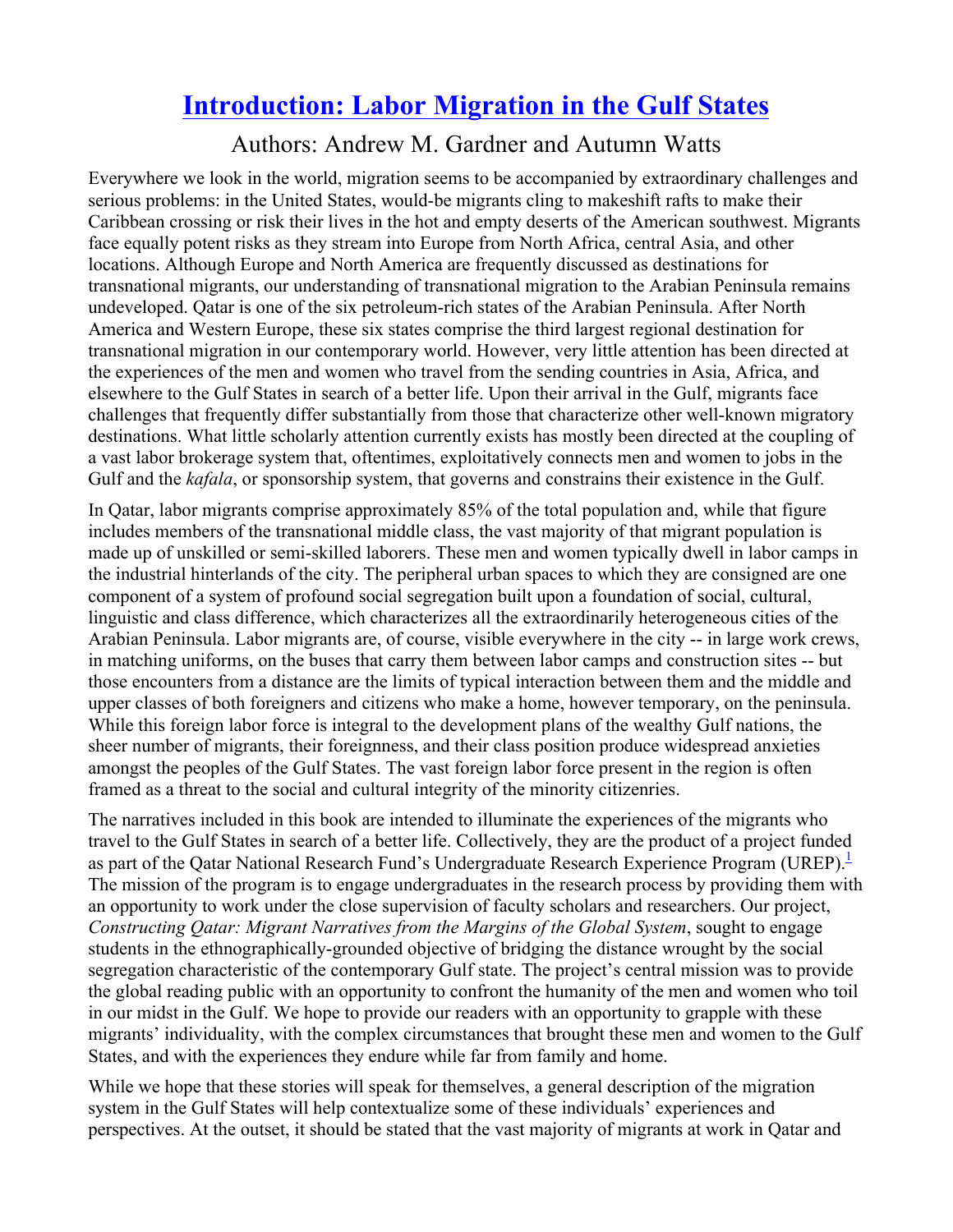the other Gulf States are low-skill or unskilled workers, and it is this population that is the focus of this book. They are employed in all sorts of capacities but, as the reader can perceive from these stories, large numbers of the men are involved in the construction industry. Many others -- and especially many of the female migrants -- work as domestic servants in private households or in the service industry. Men in the domestic sector often work as chauffeurs, or "drivers" in the parlance of the Gulf. The unskilled and low-skill migrant populations in the region come to the Gulf from many different places, but, in demographic terms, migration flows from South Asia -- India, Nepal, Sri Lanka, Pakistan, and Bangladesh -- currently predominate.

From the vantage point in these sending countries, securing employment in the Gulf is no simple feat. Many of these men and women make use of personal connections -- they depend upon family and friends already working in the Gulf States, or upon return migrants with networks and contacts abroad. Most, however, arrange their work with labor brokers in the sending states. These brokers funnel workers to opportunities in the Gulf and, in the process, extract a profit. The two-year labor contracts that are typical of work in the Gulf are a commodity in these poor sending countries, and would-be migrants often pay substantial sums (typically between \$1000 and \$3000) for the right to work in the Gulf. Significant portions of the income they generate while abroad are directed to repaying the loans incurred for migration in the first place.

Labor migrants who enter this system are received by a 'sponsor' in the Gulf States. That sponsor might be an individual -- say, the citizen who is seeking an employee or servant. The sponsor might also be a manpower agency -- a business that provides labor services in some manner. This sponsorship system is a key characteristic of migration in the Gulf States. In Arabic, it is referred to as the *kafala*, and, as a system, it locks migrants to a particular job and a particular sponsor. Unlike most migrants in the United States and Europe, labor migrants in the Gulf are not free to seek other employment or better opportunities. Switching jobs requires a release from the original sponsor; to switch jobs without that permission is illegal. In practice, the power of the sponsor over the migrant is a dominant force in migrants' experiences in all of the Gulf States.

In terms of their everyday life in the Gulf, labor migrants in the Gulf States most typically dwell in labor camps. The term itself is somewhat deceptive, for it describes a variety of different accommodations, including the large dormitory-style housing, large villas no longer desirable to Qatari citizens, abandoned cinder-block garages, and even ad-hoc structures made of construction scrap. The most common form of labor camp is the first on that list -- dormitory-style accommodations with separate communal bathrooms and kitchens. While some of these labor camps are more than sufficient, many are substandard: migrants often sleep six or more to a room, and may lack a steady supply of water and electricity. The conditions of the labor camps are a recurring theme in the migrants' expressions of the challenging aspects of their existence abroad.

Finally, it should be noted that the term "migrant" is, by some estimations, an incorrect term for these men and women. For the unskilled and semi-skilled class of foreigners at work in the Gulf States, becoming a citizen is an impossibility. Indeed, citizenship in these wealthy states is laden with significant financial benefits and is oftentimes genealogically calculated and hence is largely closed to foreigners who work in the region. From the vantage point of the Gulf States and citizens, these men and women are guest workers of a temporary nature. From the vantage point of the men and women who seek a better life through work in the Gulf, however, their journeys are often framed as migrations, and their trips to Qatar are often only one chapter in the migratory labor circuits that can keep them away from home for most of their working life. In this light, they are transnational migrants tethered to a distant home.

While these contextual factors should help the reader comprehend some of the dilemmas described by the men and women whose stories comprise this book, our purpose here is not analytical. All six of the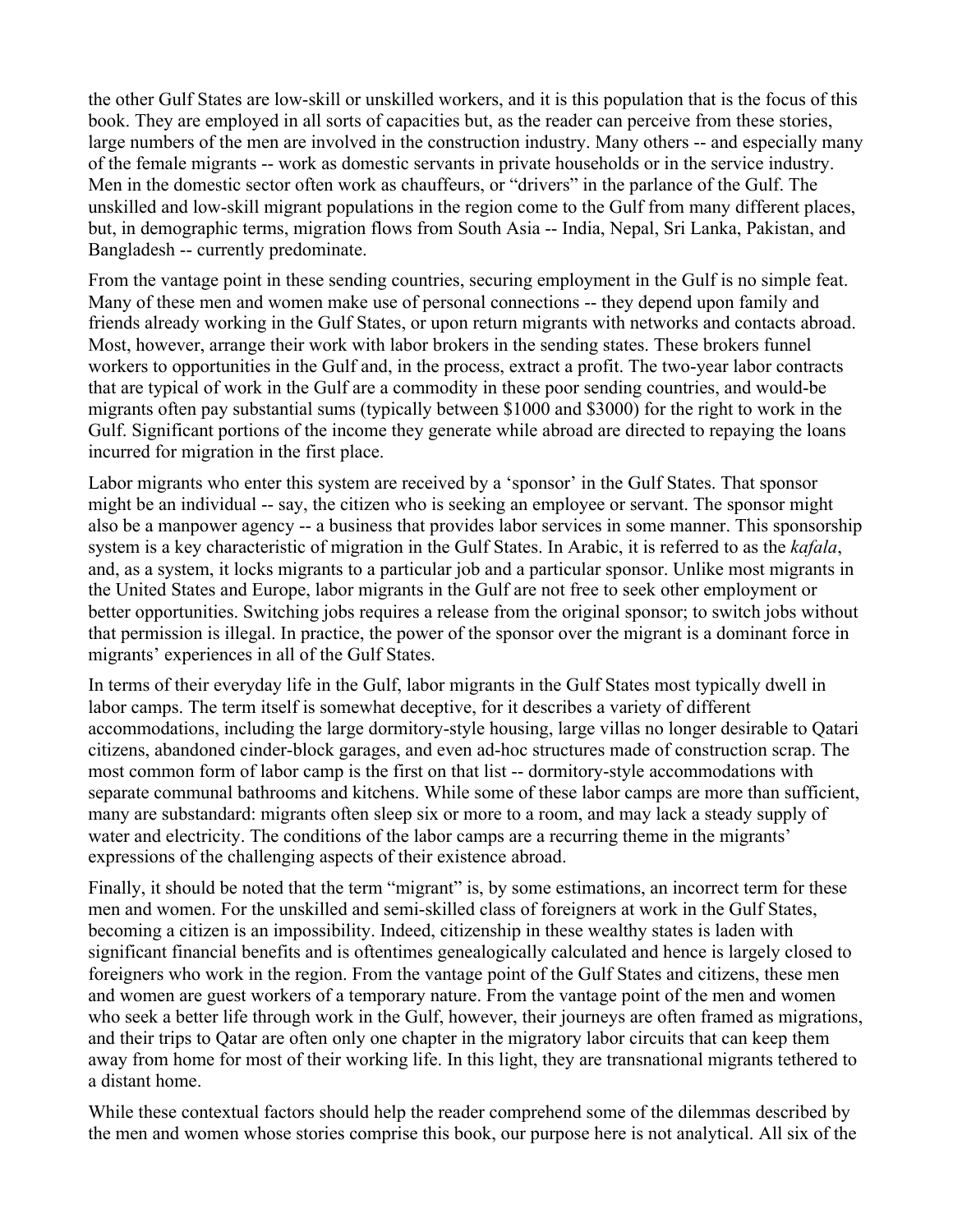student researchers who collected and polished these narratives were trained in the techniques of the ethnographic interview. After multiple interviews with the men and women who participated in the project, the students crafted narratives aimed at a public audience.

Extracting these third-person narratives from interview transcripts entailed careful attention to the ethics and responsibilities of translation. The students were tasked with presenting the tales that their informants chose to share, while making decisions toward readability and coherence. Doing so entailed filtering external information -- factual, objective knowledge -- from internal information -- knowledge that stems from the informant's personal interpretations, emotional responses, and understandings. Translating this information and making decisions about what to include or exclude is a complex and delicate task, and the students paid sensitive attention to this when crafting the narratives. They also tried to capture the individual voice of each informant so that their story was not a sterile list of events, but rather infused by the complex person who recounted them. Certain words or observations particularly resonated with anger, wit, or poignancy. Whenever possible, the students tried to incorporate these into the narrative, to convey the person behind the story, and to give them presence and voice.

These stories are not fictionalized; all details -- even the most intimate -- are drawn exclusively from information given in the interviews. Any decision to reorder, compress, interpret, or paraphrase was made with great care and respect and with the concerns outlined above in mind.

The coherence of these narratives masks the extraordinary challenges the student-researchers faced in locating, accessing, and communicating with the men and women who participated in this project. To address the risks participants took in sharing the details of their life with the student researchers, we have reproduced their narratives under the cloak of pseudonymity: all names have been changed - including the names of villages, employers, and some locations -- to ensure the safety and anonymity of these men and women. Furthermore, the photographs that accompany this work, while intended to help contextualize these stories to readers unfamiliar with migration in the region, include none of the men and women who participated in the project.

Finally, we wish to express our gratitude to the Qatar National Research Fund for funding this project, and most importantly, to the men and women who shared their lives with us.

Andrew M. Gardner Tacoma, Washington 2011 Autumn E. Watts Doha, Qatar 2011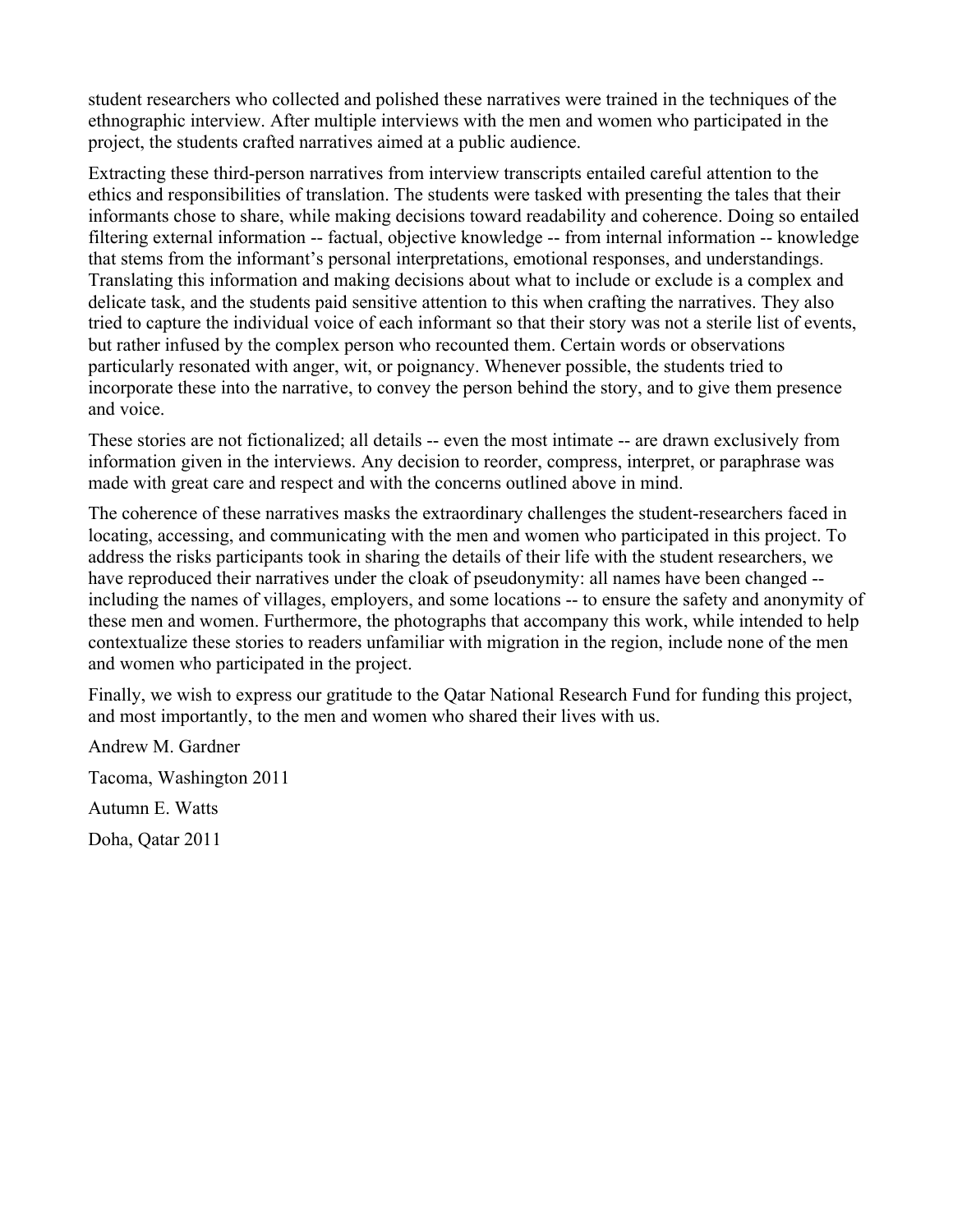# Chapter One

# **The Business Plan**

## Author: Elizabeth Jose

Arvind looked at his watch. It was still early. He had time to carry out his plan, but he would have to hurry. What if someone from the government saw him? He unfolded his ladder, climbed to the highest rungs, and began to reach for the top shelf. Gathering as many items as he could hold in two hands, he lifted them off the shelf and dropped them into the plastic container below. When the container was full, he stepped down, picked it up, and quickly exited his shop. He turned the corner and jogged up the back stairs to his tiny room. Opening the door, he walked directly to his bed and emptied the contents of the container onto it. Without pausing, he turned and ran back to his shop to repeat the process. Slowly, container by container, he emptied the shop. He started with the top shelves and worked his way down until every shelf and stand had been stripped bare. The first phase was complete.

Visiting several shops around the corner, Arvind asked the owners for empty boxes. He collected a great number of these boxes, both large and small. Carrying them back to his shop, he got to work sealing each empty box with white tape and then marking it. Once this had been done, he began placing them onto the empty shelves. Arvind looked at his watch again. It was now well past midday. There were only a few hours left before the souk would be swarming with crowds of men who would surely notice him. He worked furiously behind the shop's closed doors.

Arvind grew up in a large family of six in Mallapuram, Kerala. When he was seven, his parents divorced. He and his siblings moved in with his mother. He studied until the ninth grade, after which his mother sent him to an uncle in Mumbai. There he apprenticed at a small workshop and learned the welding trade. Mumbai, long a hotspot for job opportunities, attracted people from all over the country in those days. After he completed his training, he worked in the city for another two years before returning to Kerala.

Upon his return, Arvind quickly realized that a career in welding wouldn't pay well, and it held little promise of advancement. After much searching, he finally took an office job with the Kerala State Road Transport Company (KSRTC), and there he found a life. He worked there for nineteen years, and, during this time, Arvind involved himself with one of the major political groups in Kerala. He took part in the speeches and demonstrations held in the city. A few years later, however, a rival political group came into power and took control of the entire public transportation service in Kerala. In a calculated move, they terminated Arvind for his political opposition. He approached a number of judges and several government offices to appeal his case, and, after two years of perseverance, he reclaimed his job. While working at the KSRTC for the second time, Arvind married a woman of his parent's choice. The year was 1976, and, four years later, the young couple was blessed with a daughter. By his own recollection, they led a comfortable life.

Over the years, Arvind often received phone calls from friends working in the Gulf. They urged him to follow in their path. They spoke of how much money they earned and how he, too, could grow rich. Arvind refused their offers, for he had always been satisfied with his work in Kerala. As the years passed, however, his burdens grew. Like many traditional Indian men, Arvind followed the custom of financially supporting his parents and siblings. His younger sister was approaching a marriageable age, and his parents grew more urgent with their wishes to find her a spouse. This would require a handsome dowry. So, at last, Arvind began to listen to his friends' entreaties. He considered the option of going to the Gulf for a few years to make extra money for his sister's dowry payment and then finally relented. His brother-in-law sent him a work visa from Qatar, and Arvind arrived in Doha in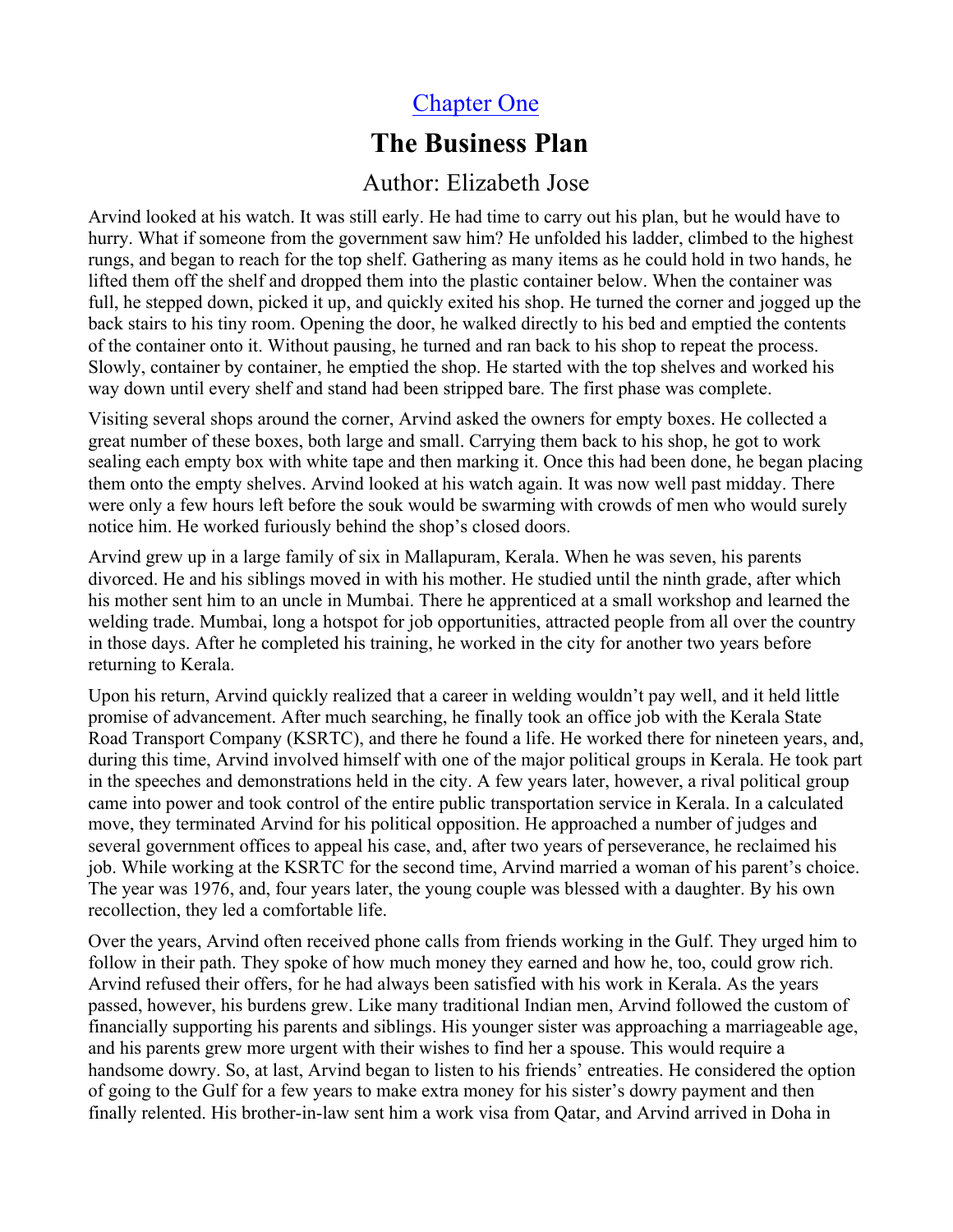#### 1986.

He began work at his uncle's textile shop in the Doha souk and shared sponsorship under his uncle's Qatari silent partner.<sup>2</sup> When the uncle went on vacation to Kerala, he asked Arvind to manage the shop in his absence. His uncle kept fifty percent of the shop's profits, and Arvind kept the other fifty percent, an amount which typically surpassed QR 1000 (\$275) every month. At the end of each year, he paid QR 500 (\$137) to his sponsor as a fee. When his uncle returned, Arvind moved to another shop that required a temporary shopkeeper, and, in that way, he hopped from shop to shop within the same souk for two years. When men wanted to return to their homeland for an extended visit, they would call Arvind. People knew he possessed an honest character, and they were willing to entrust him with their finances. Although he was from the southern Indian state of Kerala, Arvind had learned Hindi during his time as an apprentice in Mumbai, and he used this language to reel in customers from different backgrounds. In fact, profits often increased under Arvind's temporary management. Over a few years of moving shop to shop, he sent home 50,000 Indian Rupees (\$1127) and 40 sovereigns of gold jewelry for his sister's dowry.

In 1989, after months of hard work and careful living, Arvind saved enough money to purchase a ticket to return to India on vacation -- his first time home in three years.

After a short and happy visit, upon returning to Doha, Arvind scouted the souk for shop owners who needed a temporary shopkeeper. However, his search was futile, and he could not secure work anywhere. A month passed. Just as Arvind started to panic, a friend came to his rescue. He informed Arvind of a shopkeeper in the souk who was looking to sell his store. Buying the shop would be a good investment, he thought, for it would allow him to keep all of the profit rather than his standard half. Also, hundreds of South Asian workers frequented the area in which the shop was located, thereby guaranteeing a steady flow of customers. The following day, Arvind visited the shop and came to a verbal agreement with the owner about the sale and price of purchase. He agreed to buy the shop for QR 4000 (\$1100). This depleted his savings, and he borrowed the remainder from his uncle.

Compounding the situation, Arvind's family in Kerala had quickly spent his remittances on his sister's wedding and other domestic needs. Consequently, after six years abroad, he had little to show for his time and labor. In fact, he now teetered on the edge of bankruptcy, for everything he had and more was tied up in the new shop. With all of these financial pressures hovering over him, he finally devised a shrewd strategy to rebuild his savings. Every foreigner wishing to run a business in Qatar is required to obtain consent from their sponsor. In return, the sponsor takes a cut -- sometimes significant -- of the monthly profits of the business. Arvind decided he would simply not inform his sponsor about the purchase of the shop. If his sponsor knew nothing of his business venture, Arvind could keep the additional profits he would normally pay to this Qatari. Of course, not obtaining the sponsor's permission is a dangerous violation of the law. But his situation was critical, so Arvind went ahead with his plan.

When he approached the seller a week later, however, he found he now faced another problem. The owner had obviously found another buyer -- and most probably had been promised a higher price -- for he now bluntly dismissed the terms of their previous agreement. The man claimed that his sponsor was refusing to allow the sale. Arvind sensed a ruse, and, in a confident and authoritative tone, he brought his own bluff to the table. Contending that his own sponsor was a "big officer" in the police force, he forcefully implied that he would readily get the police involved if the shop owner went back on his word. It was enough to frighten the man, and he quickly caved to Arvind's demands. Within a couple of weeks, Arvind was the proud owner of a store in Doha.

Arvind purchased the shop in 1990. The store specialized in low-quality perfumes, T-shirts, cheap sunglasses, and an assortment of other everyday items. For three years, he managed to operate it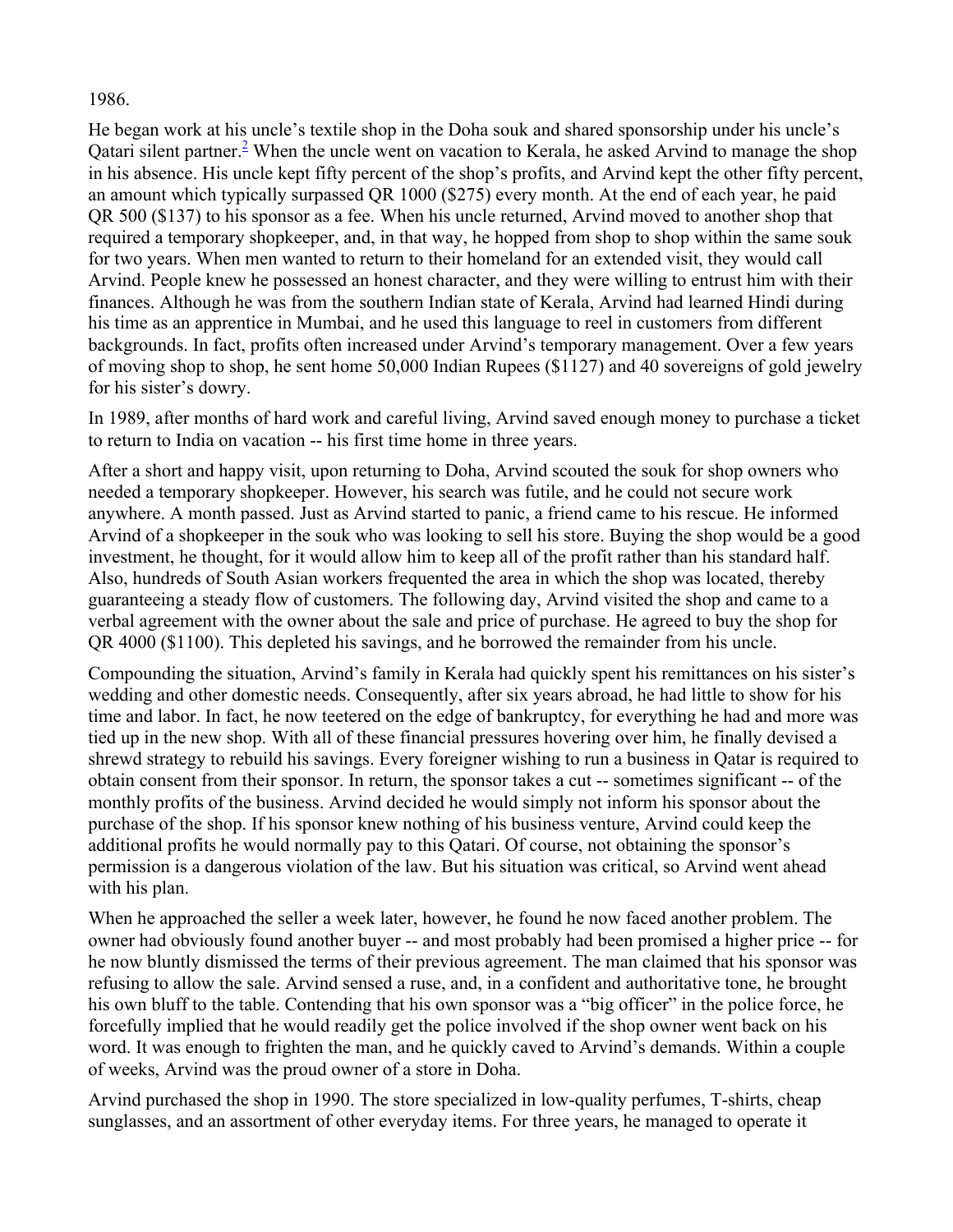furtively without word reaching his sponsor. But the good times could not last forever. Rules and policies about property ownership and business within the country were amended and tightened, and, as a result, regular inspections by the municipality became commonplace. When the authorities unexpectedly came knocking at his door, demanding to see the shop license, Arvind bought himself extra time by assuring them that the store had just opened a week ago and that he was in the process of getting his sponsor to sign the legal documents. They believed him and agreed to return the following week.

Arvind was in a tight spot. He could not continue to operate the store without his sponsor's consent. Conversely, if he informed his sponsor about the store he had been illegally operating, he could be imprisoned. Worse still, his sponsor could seek some or all of the profits he had amassed over the last three years. Contemplating this dilemma, he came up with a plan. The next morning, Arvind woke up at the crack of dawn and went down to his shop. He looked at his watch. It was still early. He had time to carry out his plan, but he would have to hurry. What if someone from the government saw him? He unfolded his ladder, climbed to the highest rung, and began to reach for the top shelf.

**\* \* \* \***

Later that day, Arvind phoned his Qatari sponsor, and the man arrived to inspect the shop the following evening. No visible evidence of his earlier furious activity remained. The shelves were filled with boxes, each of which had been sealed by Arvind over the past day. All of them were empty. Arvind explained that the previous owner had finished boxing up his merchandise, and all of it would be cleared out shortly. Buying the shop would be a good investment, he declared. The location was perfect. Arvind studied his sponsor's face. The plan was complete. His sponsor agreed: it would be a profitable store.

The following week, Arvind's shop looked exactly as it had a month before. The shelves were stuffed with T-shirts, perfumes, hair clips, and other odds and ends. Heavy plastic sheeting hung over the entrance to keep out the summer heat. The only thing that was different was the small white document on the wall behind the cash register: a business license, complete with an official government seal.

**\* \* \* \***

For several years, Arvind continued doing business at the same store. He paid his sponsor QR 2000 (\$550) in annual fees, and he sent home another 40 sovereigns of gold ornaments for his second sister's wedding. With his second sister married, his obligations to the family were winding down, and he turned his attention toward securing the future of his own small family. By 2005, he had settled his daughter in marriage and purchased a piece of property on which he intended to build his own house. A couple years later, the construction was almost complete and his debts nearly paid. Arvind hoped to spend a few more years in Doha saving as much as he could. Then, finally, he would return home for good.

In 2008, however, his sponsor passed away. The sponsor's son demanded QR 6000 (\$1648) a year - triple the previous fee. In addition, Arvind would have to pay for his own visa and business license fees. The building rent had also increased; he now pays an additional QR 750 (\$206) every month. And the costs of renting a small apartment were increasingly burdensome: Since the 2006 Asian Games in Qatar, rents around the city had skyrocketed. Where he used to pay QR 400 (\$110), he now pays QR 1400 (\$385) every month for a bare, single room. He struggles to send money home every month.

In recent months, an official visited Arvind's shop to inform him that the government, as part of its urban development plan, will demolish the entire souk. In its place, a business district with office towers will rise. He has until the end of the year to sell the store and purchase another or else return to